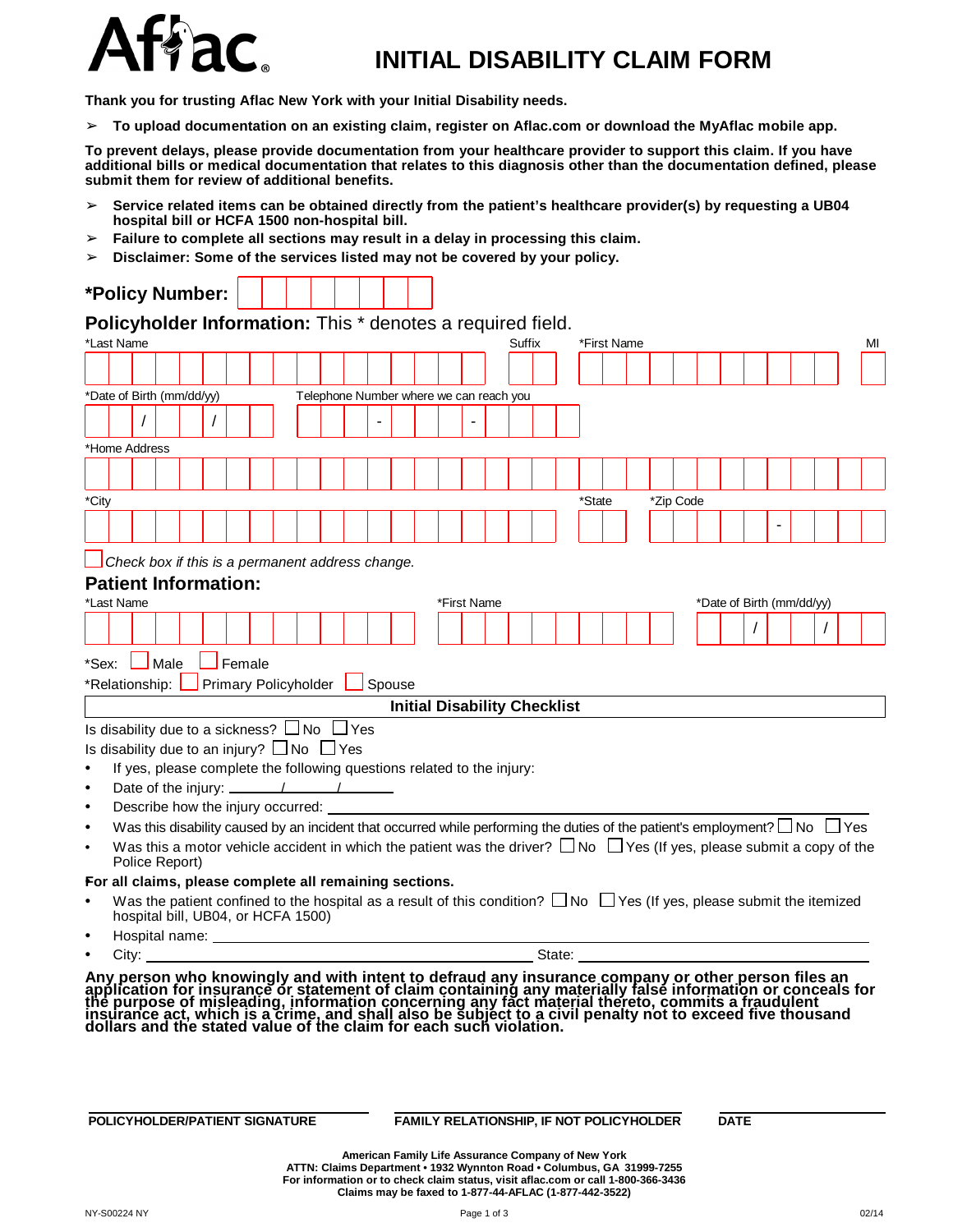|                        |                                                                                                                                                                                                                                |                      |  |    |  | INITIAL DISABILITY CLAIM FORM - EMPLOYER'S STATEMENT                                                                                                                                                     |  |  |  |  |  |        |  |             |  |                          |           |  |  |  |  |  |  |    |
|------------------------|--------------------------------------------------------------------------------------------------------------------------------------------------------------------------------------------------------------------------------|----------------------|--|----|--|----------------------------------------------------------------------------------------------------------------------------------------------------------------------------------------------------------|--|--|--|--|--|--------|--|-------------|--|--------------------------|-----------|--|--|--|--|--|--|----|
|                        | *Policy Number:                                                                                                                                                                                                                |                      |  |    |  |                                                                                                                                                                                                          |  |  |  |  |  |        |  |             |  |                          |           |  |  |  |  |  |  |    |
|                        | Policyholder Information: This * denotes a required field.                                                                                                                                                                     |                      |  |    |  |                                                                                                                                                                                                          |  |  |  |  |  |        |  |             |  |                          |           |  |  |  |  |  |  |    |
|                        | *Last Name                                                                                                                                                                                                                     |                      |  |    |  |                                                                                                                                                                                                          |  |  |  |  |  | Suffix |  | *First Name |  |                          |           |  |  |  |  |  |  | MI |
|                        |                                                                                                                                                                                                                                |                      |  |    |  |                                                                                                                                                                                                          |  |  |  |  |  |        |  |             |  |                          |           |  |  |  |  |  |  |    |
|                        | *Date of Birth (mm/dd/yy)                                                                                                                                                                                                      |                      |  |    |  |                                                                                                                                                                                                          |  |  |  |  |  |        |  |             |  |                          |           |  |  |  |  |  |  |    |
|                        |                                                                                                                                                                                                                                |                      |  |    |  |                                                                                                                                                                                                          |  |  |  |  |  |        |  |             |  |                          |           |  |  |  |  |  |  |    |
|                        | *Employee's Name (Last Name, Suffix, First Name, MI)                                                                                                                                                                           |                      |  |    |  |                                                                                                                                                                                                          |  |  |  |  |  |        |  |             |  |                          |           |  |  |  |  |  |  |    |
|                        |                                                                                                                                                                                                                                |                      |  |    |  |                                                                                                                                                                                                          |  |  |  |  |  |        |  |             |  |                          |           |  |  |  |  |  |  |    |
|                        | *Employer's Name/Account #                                                                                                                                                                                                     |                      |  |    |  |                                                                                                                                                                                                          |  |  |  |  |  |        |  |             |  | *Employer's Phone Number |           |  |  |  |  |  |  |    |
|                        |                                                                                                                                                                                                                                |                      |  |    |  |                                                                                                                                                                                                          |  |  |  |  |  |        |  |             |  |                          |           |  |  |  |  |  |  |    |
|                        | *Employer's Address                                                                                                                                                                                                            |                      |  |    |  |                                                                                                                                                                                                          |  |  |  |  |  |        |  |             |  |                          |           |  |  |  |  |  |  |    |
|                        |                                                                                                                                                                                                                                |                      |  |    |  |                                                                                                                                                                                                          |  |  |  |  |  |        |  |             |  |                          |           |  |  |  |  |  |  |    |
| *City                  |                                                                                                                                                                                                                                |                      |  |    |  |                                                                                                                                                                                                          |  |  |  |  |  |        |  | *State      |  |                          | *Zip Code |  |  |  |  |  |  |    |
|                        |                                                                                                                                                                                                                                |                      |  |    |  |                                                                                                                                                                                                          |  |  |  |  |  |        |  |             |  |                          |           |  |  |  |  |  |  |    |
|                        |                                                                                                                                                                                                                                |                      |  |    |  |                                                                                                                                                                                                          |  |  |  |  |  |        |  |             |  |                          |           |  |  |  |  |  |  |    |
| $\bullet$<br>$\bullet$ |                                                                                                                                                                                                                                |                      |  |    |  |                                                                                                                                                                                                          |  |  |  |  |  |        |  |             |  |                          |           |  |  |  |  |  |  |    |
| $\bullet$              |                                                                                                                                                                                                                                |                      |  |    |  | Was this disability caused by an incident that occurred while performing the duties of his/her employment? $\Box$ No $\Box$ Yes<br>Prior to this disability, number of hours worked per week: __________ |  |  |  |  |  |        |  |             |  |                          |           |  |  |  |  |  |  |    |
| $\bullet$              |                                                                                                                                                                                                                                |                      |  |    |  | Gross annual income prior to disability: _______________________*Income is subject to verification at time of claim.                                                                                     |  |  |  |  |  |        |  |             |  |                          |           |  |  |  |  |  |  |    |
|                        |                                                                                                                                                                                                                                |                      |  |    |  | Self-employed? $\Box$ No $\Box$ Yes (If yes, your gross annual income is the average of your net earnings for the past two                                                                               |  |  |  |  |  |        |  |             |  |                          |           |  |  |  |  |  |  |    |
|                        |                                                                                                                                                                                                                                |                      |  |    |  | years. Please submit tax records for the past two years.)                                                                                                                                                |  |  |  |  |  |        |  |             |  |                          |           |  |  |  |  |  |  |    |
| $\bullet$              |                                                                                                                                                                                                                                |                      |  |    |  | Has the employee returned to work? $\Box$ No $\Box$ Yes                                                                                                                                                  |  |  |  |  |  |        |  |             |  |                          |           |  |  |  |  |  |  |    |
| $\bullet$              |                                                                                                                                                                                                                                |                      |  |    |  | If the employee has returned to work is he or she working: $\Box$ Full-Time $\Box$ Part-Time $\Box$ Light Duty                                                                                           |  |  |  |  |  |        |  |             |  |                          |           |  |  |  |  |  |  |    |
|                        |                                                                                                                                                                                                                                |                      |  |    |  | If working part time or light duty, please provide the number of working hours per week: _____________________                                                                                           |  |  |  |  |  |        |  |             |  |                          |           |  |  |  |  |  |  |    |
|                        |                                                                                                                                                                                                                                |                      |  |    |  |                                                                                                                                                                                                          |  |  |  |  |  |        |  |             |  |                          |           |  |  |  |  |  |  |    |
|                        |                                                                                                                                                                                                                                |                      |  |    |  | If part-time/light duty, is/was the employee earning at least 80% of his/her pre-disability salary? $\Box$ No $\Box$ Yes                                                                                 |  |  |  |  |  |        |  |             |  |                          |           |  |  |  |  |  |  |    |
|                        | Please complete this section only for W-2 Employees and/or Contract 1099. (Please contact payroll and/or check the<br>policyholder's Salary Redirection Agreement/Premium Deduction Authorization card for the answer to these |                      |  |    |  |                                                                                                                                                                                                          |  |  |  |  |  |        |  |             |  |                          |           |  |  |  |  |  |  |    |
|                        | questions.)                                                                                                                                                                                                                    |                      |  |    |  | Are Disability Rider or Short-Term Disability premiums deducted from the policyholder's paycheck on a pre-tax basis?                                                                                     |  |  |  |  |  |        |  |             |  |                          |           |  |  |  |  |  |  |    |
|                        |                                                                                                                                                                                                                                | $\Box$ No $\Box$ Yes |  |    |  |                                                                                                                                                                                                          |  |  |  |  |  |        |  |             |  |                          |           |  |  |  |  |  |  |    |
| $\bullet$              |                                                                                                                                                                                                                                |                      |  | %) |  | Does the employer pay a portion of the disability premium for the policyholder? $\Box$ No $\Box$ Yes (If yes, what percent?                                                                              |  |  |  |  |  |        |  |             |  |                          |           |  |  |  |  |  |  |    |
| $\bullet$<br>٠         |                                                                                                                                                                                                                                |                      |  |    |  | Policyholder is: (Check all that apply.) $\Box$ Exempt from Social Security $\Box$ Exempt from Medicare $\Box$ Subject to RRTA                                                                           |  |  |  |  |  |        |  |             |  |                          |           |  |  |  |  |  |  |    |
| ٠                      |                                                                                                                                                                                                                                |                      |  |    |  | Date of hire: $\sqrt{2\pi}$<br>Is the person still employed? □ No □ Yes                                                                                                                                  |  |  |  |  |  |        |  |             |  |                          |           |  |  |  |  |  |  |    |
|                        |                                                                                                                                                                                                                                |                      |  |    |  |                                                                                                                                                                                                          |  |  |  |  |  |        |  |             |  |                          |           |  |  |  |  |  |  |    |
|                        | Please note:<br>The employer is required to report disability benefits paid on pre-tax plans on Form 941 and the employee's Form W-2.                                                                                          |                      |  |    |  |                                                                                                                                                                                                          |  |  |  |  |  |        |  |             |  |                          |           |  |  |  |  |  |  |    |
|                        |                                                                                                                                                                                                                                |                      |  |    |  |                                                                                                                                                                                                          |  |  |  |  |  |        |  |             |  |                          |           |  |  |  |  |  |  |    |
|                        | Any person who knowingly and with intent to defraud any insurance company or other person files an application for insurance or statement of claim containing any materially false information or conceals for the purpose of  |                      |  |    |  |                                                                                                                                                                                                          |  |  |  |  |  |        |  |             |  |                          |           |  |  |  |  |  |  |    |
|                        |                                                                                                                                                                                                                                |                      |  |    |  |                                                                                                                                                                                                          |  |  |  |  |  |        |  |             |  |                          |           |  |  |  |  |  |  |    |
|                        |                                                                                                                                                                                                                                |                      |  |    |  |                                                                                                                                                                                                          |  |  |  |  |  |        |  |             |  |                          |           |  |  |  |  |  |  |    |
|                        |                                                                                                                                                                                                                                |                      |  |    |  |                                                                                                                                                                                                          |  |  |  |  |  |        |  |             |  |                          |           |  |  |  |  |  |  |    |

**EMPLOYER'S SIGNATURE EMPLOYER'S PRINTED NAME TITLE DIRECT PHONE NUMBER DATE**

American Family Life Assurance Company of New York<br>ATTN: Claims Department • 1932 Wynnton Road • Columbus, GA 31999-7255<br>For information or to check claim status, visit aflac.com or call 1-800-366-3436<br>Claims may be faxed